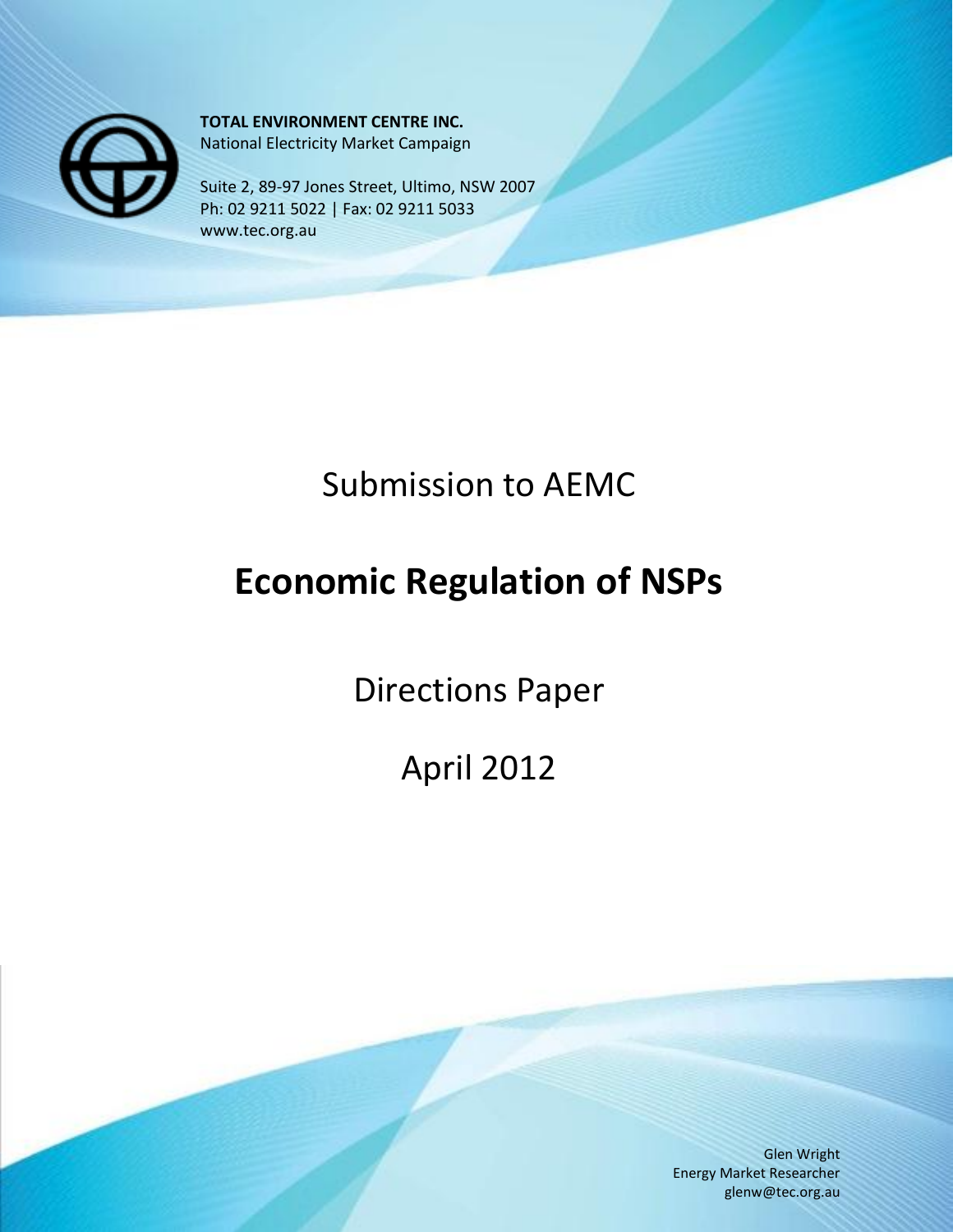#### **Total Environment Centre's National Electricity Market Campaign**

Established in 1972 by pioneers of the Australian environmental movement, Total Environment Centre (TEC) is a veteran of more than 100 successful campaigns. For the last forty years we have been working to protect this country's natural and urban environments: flagging the issues, driving debate, supporting community activism and pushing for better environmental policy and practice.

TEC has been involved in National Electricity Market (NEM) advocacy for eight years, arguing for greater utilisation of energy efficiency and demand side participation to meet Australia's electricity needs.

### **TEC's Position on the Economic Regulation of Service Providers**

TEC welcomes the opportunity to provide further comment as part of the rule change process regarding the economic regulation of Network Service Providers (NSPs). TEC is of the opinion that the current regulatory framework of the NEM systemically favours the supply side and encourages greater capital expenditure on infrastructure (capex) at the expense of DSP solutions to meeting demand for electricity.

In our submission to the AEMC's Issues Paper, we outlined in detail our position in relation to the proposed changes to the economic regulation of NSPs. We consider that weak economic regulation is a significant part of the supply-side bias in the NEM as it heavily favours NSPs and disadvantages the Australian Energy Regulator (AER), which has found it difficult to curtail excessive capex. This has resulted in increased prices for consumers beyond those necessary to achieve an efficient, safe and reliable electricity supply.

Our position remains unchanged: these rule change proposals seek to address this part of the supply-side bias in the NEM and TEC is therefore broadly supportive. These rule changes will assist in curbing spiralling network costs and electricity prices. Nonetheless, more will be needed, including a shift in the mindset of the NEM's regulatory institutions and the National Electricity Rules to focus on the future of our energy system: distributed generation and demand-side participation.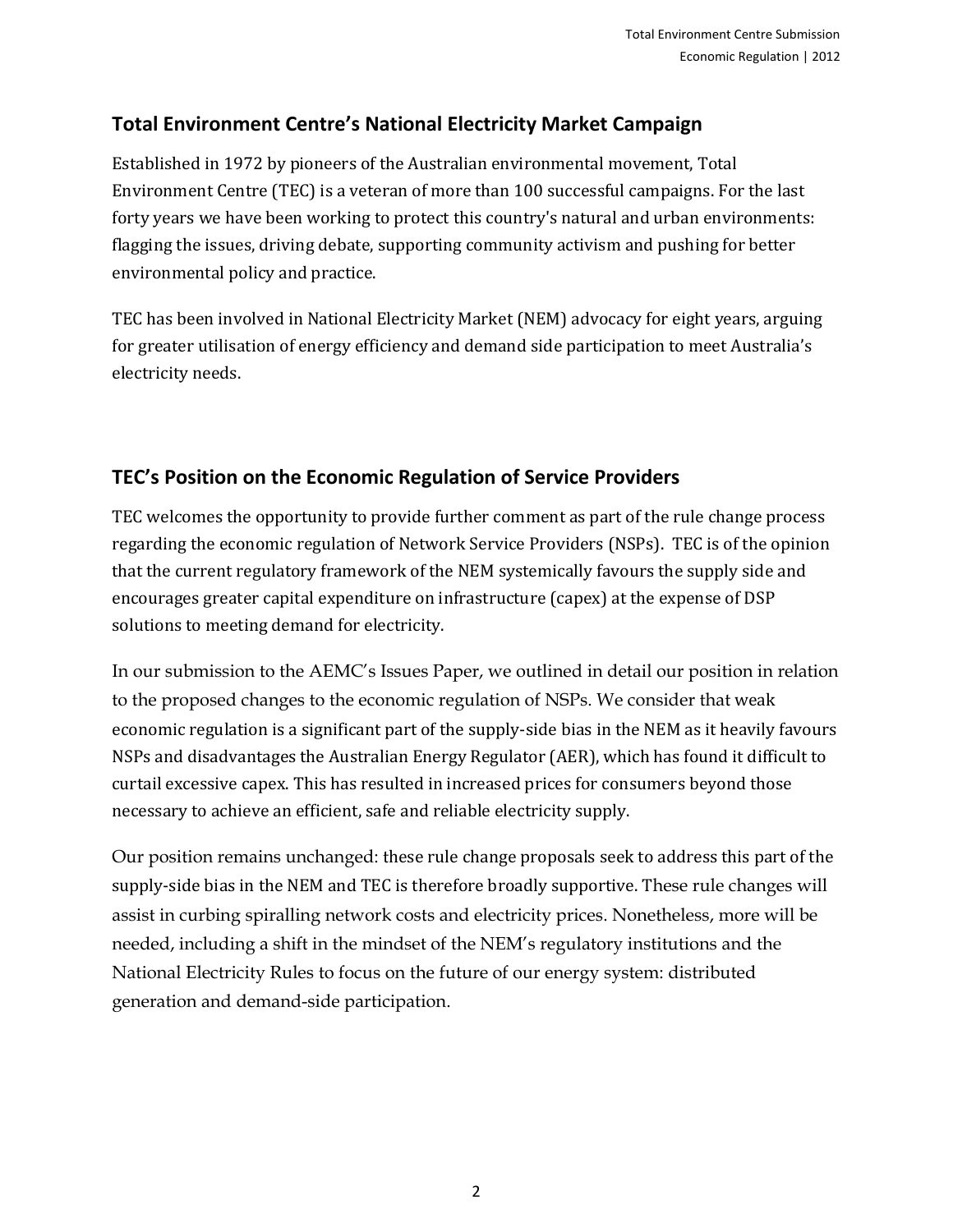#### **Response to the Directions Paper**

TEC is concerned that the Directions Paper is not heading in the right direction. The changes proposed by the EUC and the AER have the potential to significantly reduce electricity prices and also ensure that consumers are not forced to bear the high costs of weak regulation.

As we noted in our previous submission, it is unsurprising that NSPs are against this proposal. However, the AEMC must press on with important reform, even if this is unpopular this may be with the monopoly businesses that profit greatly from weakness in the current rule.

TEC, as well as other organisations, see these rule changes as some of the most important since the inception of the NEM, and as part of a broader move toward a more functional, efficient and progressive energy system. This can be seen in the range of reviews currently taking place and the broad public support for change in the NEM. The AEMC has a pivotal role to play in ensuring efficient provision of network services and fair prices, particularly in facilitating this rule change.

In our issues paper submission we argued that:

- 1. The AER should be given wide flexibility in its decision-making;
- 2. The limited merits review process requires reform as it hinders the AER's discretion;
- 3. The WACC and rate of return are amenable to being defined by a rule from the outset and this should be the case;
- 4. NSP profits are manifestly excessive;
- 5. Government-owned companies are able to leverage a superior credit rating to obtain finance at a much more advantageous rate: this should be accounted for in WACC determinations.

We remain adamant that these changes are necessary, and make the following comments in relation to the Directions Paper specifically:

1. The rate of return calculation is amenable to specification in the Rules and should be so specified. As previously noted, by TEC and others, this will promote certainty and simplify the regulatory process.